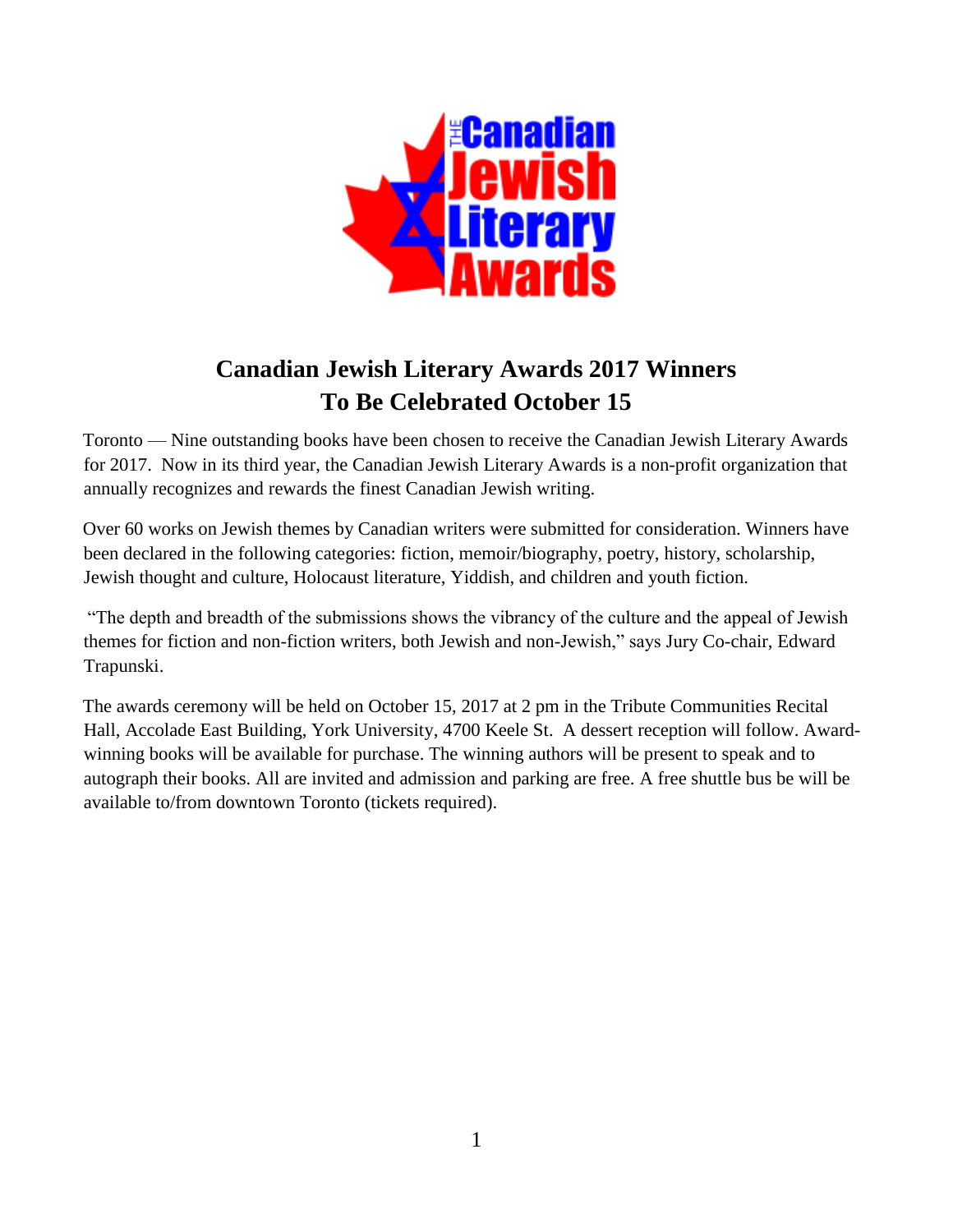# **The Honourees**

## **Fiction**

A rollicking, tongue-twisting *tour de force,* Gary Barwin's *Yiddish for Pirates* (Vintage Canada) is told by a Yiddish-speaking parrot, and follows the story of Moishe, a Jewish Candide, through his wild and often harrowing adventures during the period of the Spanish Inquisition and Columbus' voyage to the New World.

# **Memoir/Biography**

In *Pumpkinflowers: A Soldier's Story* (Signal/McClelland & Stewart), Matti Friedman has written a powerful and compelling war memoir. *Pumpkinflowers* divides into four elegantly written accounts of the under-analyzed 1990s conflict between Israel and Lebanon. Recounting Mr. Friedman's personal war stories, they document experiences of battle often at odds with the official record of this war.

## **Poetry**

The wit and irreverent wisdom of Stuart Ross has been a mainstay of Canadian poetry for years, but in *A Sparrow Came Down Resplendent* (Wolsak & Wynn) we also see him at his most vulnerable: grieving for lost loved ones, remembering childhood in Jewish Toronto, and grappling with our mystifying world with his trademark affection and fury.

### **Jewish Thought and Culture**

Leonard Cohen, one of the greatest poets and songwriters of the contemporary era, has touched people throughout the world. But moreover, he was both a Montrealer and a Jew. *Les révolutions de Leonard Cohen* (Presses de l'Université du Québec)*,* a collection of essays in French edited by academics Chantal Ringuet and Gérard Rabinovitch, presents his work as the soul of the Jewish world deeply rooted in Quebec culture.

#### **Yiddish**

Between the wars, Berlin was a cosmopolitan hub in which German-Jewish writers crossed paths with migrant Hebrew and Yiddish writers. Working against the tendency to view German and East European Jewish cultures as separate fields of study, *Strangers in Berlin: Modern Jewish Literature Between East and West 1919-1933* (University of Michigan Press) by Rachel Seelig presents Jewish literature in the Weimar Republic as the product of a dynamic encounter between East and West. Jewish writers responded to their exclusion from rising nationalist movements by cultivating their own images of homeland in verse, and they did so in three languages: German, Hebrew, and especially Yiddish.

## **Scholarship**

The central text of the Jewish mystical tradition, *The Zohar* has been a closed book to all but mystical initiates and the small group of scholars who have studied their traditions. Over the last two decades,